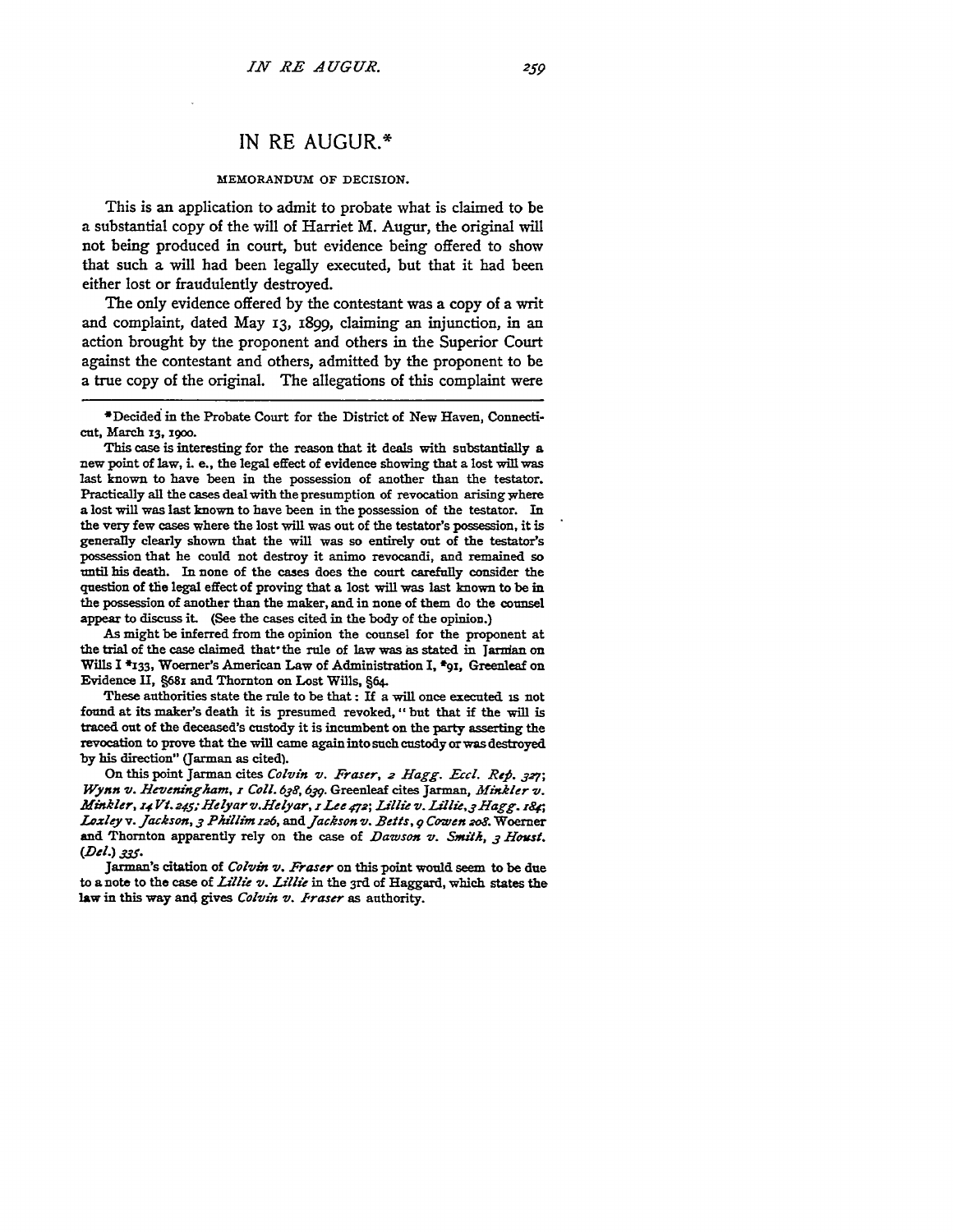based on information furnished **by** the proponent and were verified **by** his oath.

The testatrix died August **28,** 1898, leaving as her next of kin, her son, Jacob Heitman Augur, who died in March, *i899.* Jacob P. Augur, the husband of Harriet M. Augur, and the father of Jacob Heitman Augur, died in 1879, leaving a will **by** which he gave to this son, his only child, one hundred dollars, and all the residue of his estate **to** his wife.

The proponent is a nephew of Jacob P. Augur, and a beneficiary under the alleged lost will of Harriet M. Augur, and the contestant is Marie **E.** Augur, widow-and legatee of Jacob Heitman Augur.

It appears from the evidence of ex-Judge Lucius P. Deming, a practicing attorney, that in 1882 he was requested to draw a will for Mrs. Augur. He produced in court a pencil memorandum,

In that case the will was known to have been for nine years before he died in the testator's possession. In *Wynn vs. Heveningham* the will was found mutilated, and having been proved at all times to have been in the hands of a custodian, it was found **by** the court not the work of the testator. The other cases cited **by** Jarman, Woerner, Greenleaf, and Thornton will all be found to have been decided on another point except *Dawson 'v. Smith.* This, as indicated in the opinion above, is merely a charge to a jury, and the judge says the whole'matter is a question of fact. Thus it is seen that the exception to the rule as stated has a very slender foundation in authority. Much apparently has been inferred from the statement that the presumption of revocation arises where the will has been *"traced into the testator's fiossession."* The opinion shows that in its bald form it cannot be correct.

The main rule or presumption as stated in the opinion and **by** Chancellor Walworth in the case of *Betts v. Jackson, 6 Wend. z73* has its foundation in experience which teaches that the absence of a will is presumptive evidence of its revocation. This presumption, however, may be overcome **by** showing in any of a variety of ways that it is improbable that the will was revoked. This may be done **by** showing that the will was destroyed without the testator's knowledge *(Brown v. Brown,* io Yerg. 84), **by** showing that the testator's circumstances did not change after the making of the will, and that he seemed satisfied with the disposition he had made of his property. *Legarre v. Ashe, s Bay (S. C.) 464 ; McBeth v. McBeth, rr Ala. 596; Foster's Afjieal, 07 Pa. St. 67; In re Page 118, Ill., 576; Sugden v. Lord St. Leonards L. R. 1 P. D.zS4; Southworth v.Adams Fed. Cas.Nro. 3,594; In re Steineke's Will,7o N. W. 5 <sup>9</sup>(Wis.); In re Lambie's Estate, 56 N. W. a2; Behrens v. Behrens, <sup>47</sup> Ohio St. 343; Collagan v. Burns, 57 M fe. 449; Scroggins v. Turner, 98 N. C. s35;Eckersleyv. Pratt L.R., z P.D.28r;Minklerv.Minkler ut su5.;* **by** show**ing** that it was out of the testator's possession and that he could not destroy it (see cases cited in the opinion); and finally **by** -showing generally that the probability is that the will was not revoked (see cases above cited and *Welch v. Phillips, <i>z Moore P. C. 299*). In effect the rule might be stated that the will is presumed revokedunless satisfactorily accounted for, or unless it is shown in some other way that the probability is it wasn't destroyed **by** the testator.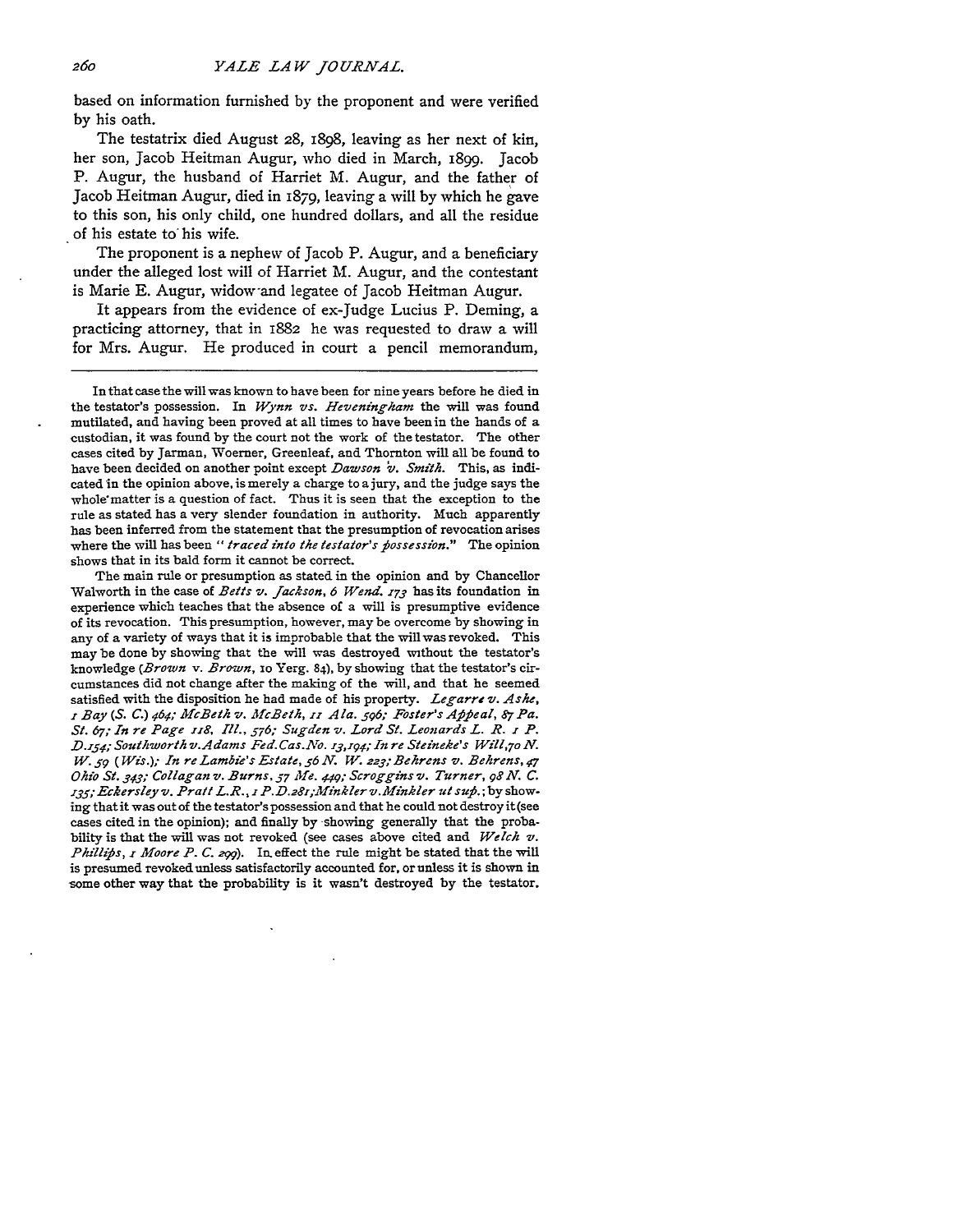made **by** him at Mrs. Augur's residence, at her dictation, the day before the execution of the will.

He testified with particularity as to the execution of the will, and that the paper recently drawn **by** him, at the suggestion of the attorneys **for** the proponent, was merely an amplification, in the form usually employed in drawing wills, of the language more tersely but less technically expressed in the memorandum itself.

He testified that the will, when executed, was placed in an envelope endorsed "Will of Harriet M. Augur;" that it was handed **by** him to the testatrix, and **by** her to Mr. Willett Hemingway, one of the witnesses to the will; that he has never seen it since, but that he recently found this memorandum among his papers in unsuccessfully searching for a copy of the will, it being his custom to preserve copies of wills drawn **by** him. The memorandum reads as follows:

The effect of the presumption is this: if there is no evidence to the contrary, the absence of the will establishes a prima facie case that it was destroyed *animo revocandi;* if there is evidence **to** the contrary, then the presumption is a page from the experience of the judges to be borne in mind by the trier in weighing the evidence (see Thayer, *Evidence at the Common Law* pp. **336,** 346).

If this is the true scope of the presumption the exception cannot be correctly stated **by** these text-books. It would then be stronger than the rule. If it is not true that in all cases, under all circumstances, the absence of the will throws on the proponents the duty of showing the existence of the **will** at the testator's death, or its destruction without his knowledge and consent before his death, it cannot be true that merely to trace the will out of the testator's possession is enough to throw on the contestants the duty of showing its destruction **by** the testator or that it came again into his possession. In many cases as in the present, the tracing of the will into the possession of another might not raise any probability that the testator never got it again or that he did not revoke it. The custodian might be in daily intercourse with the testator, and other facts might develop which on the proponents' own evidence would so counteract the effects of the testimony as not to leave it weight enough to rebut the main presumption.

Moreover, any rule as to the effect of such evidence would seem needless. It needs no experience in dealing with wills to appreciate its weight. If a testator couldn't get at his will, he couldn't destroy it. That is common sense. Law on the subject is unnecessary.

The only case really out of harmony with the law as above stated is the case of *Sprigge v. Sprigge L. R., 1 P. D. 608*, where it is held that if the maker of a will becomes insane before death, and at his death a will known to have been made **by** him cannot be found, those contesting its probate must show its destruction while he was sane. This would seem inconsistent with the trend of the law and a broader statement than the case requires. It is easy to imagine cases in which its application would work hardship.-Eds.

The famous case of *Sugden v. Lord St. Leonards ut suip.* amounts to this. See also the opinion in *Southworth v. Adams ut sup.*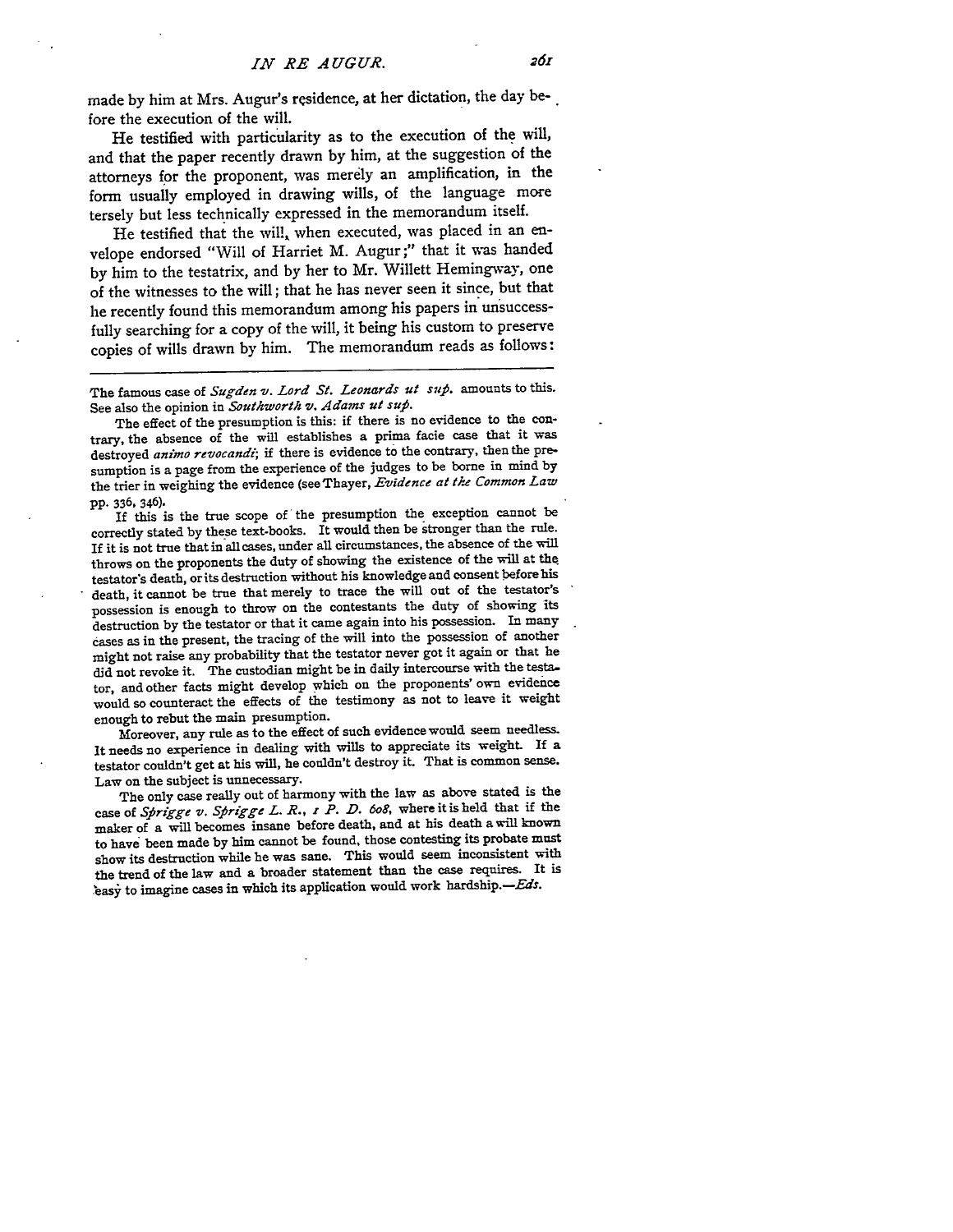## *YALE LA W JO URNAL.*

"Will Harriet M. Augur Willet Hemingway Executor Pay all debts **&c.** Give Mary Augur Lane \$iooo. in consideration of services. Give Hattie Mariah Augur Hollister \$Iooo. for name. Give F. H. U. Cemetery **\$200.** Give Jacob Hiteman Augur, son, \$io,ooo. In case his death give to Maria F. Augur, his wife. If both dead to children, if any. All rest of estate give **&** bequeath to brothers **&** sisters of husband Jacob P. Augur, by both wives, if any dead give portion to children of deceased if any Brothers **&** sisters **&** 3 brother and sisters to share alike."

I find from the evidence that Harriet M. Augur did legally execute a will in 1882, and that the memorandum itself, rather than the recently prepared so-called "copy," contains the substance of that will. It is claimed that this will was in existence at the death of Mrs. Augur, if not destroyed without her knowledge or consent before her death, and that it should now be established, proof of its contents having been produced. The vital question is: Was the will revoked by the testatrix before her death?

The mere absence of a will raises a presumption that it is revoked. In re Johnson's Will, **40** Conn. 587; Colvin v. Fraser, **<sup>2</sup>** Hagg. 266; Betts v. Jackson, 6 Wendell 173; Newell v. Homer, **120** Mass. **277;** Rice's American Probate Law 248.

This presumption, however, is a presumption of fact rebuttable by evidence. But it is claimed that the presumption of destruction *animo revocandi* does not arise in this case because it is claimed that the deceased did not have ready access to her will, since by the evidence that the will was handed by her to Willett Hemingway immediately after it was executed, it has been "traced out of her possession."

While many cases are authority for the proposition that a will once executed, but not found at death, is presumed to have been revoked, if the testator had ready access to it, there are few decisions to support the bare proposition that no such presumption arises where the will was simply not in the possession of the testator.

Thornton in his work on Lost Wills, Sec. 64, prefers to state the law as follows: "It is the prevailing rule that if the will is not forthcoming at the death of the testator its revocation will be presumed, whether it was in his personal possession or in the possession of another; but in the latter instance the presumption is quite a weak one."

The early English cases referred to in some of the text books, as authority for the proposition that the burden of proof shifts to the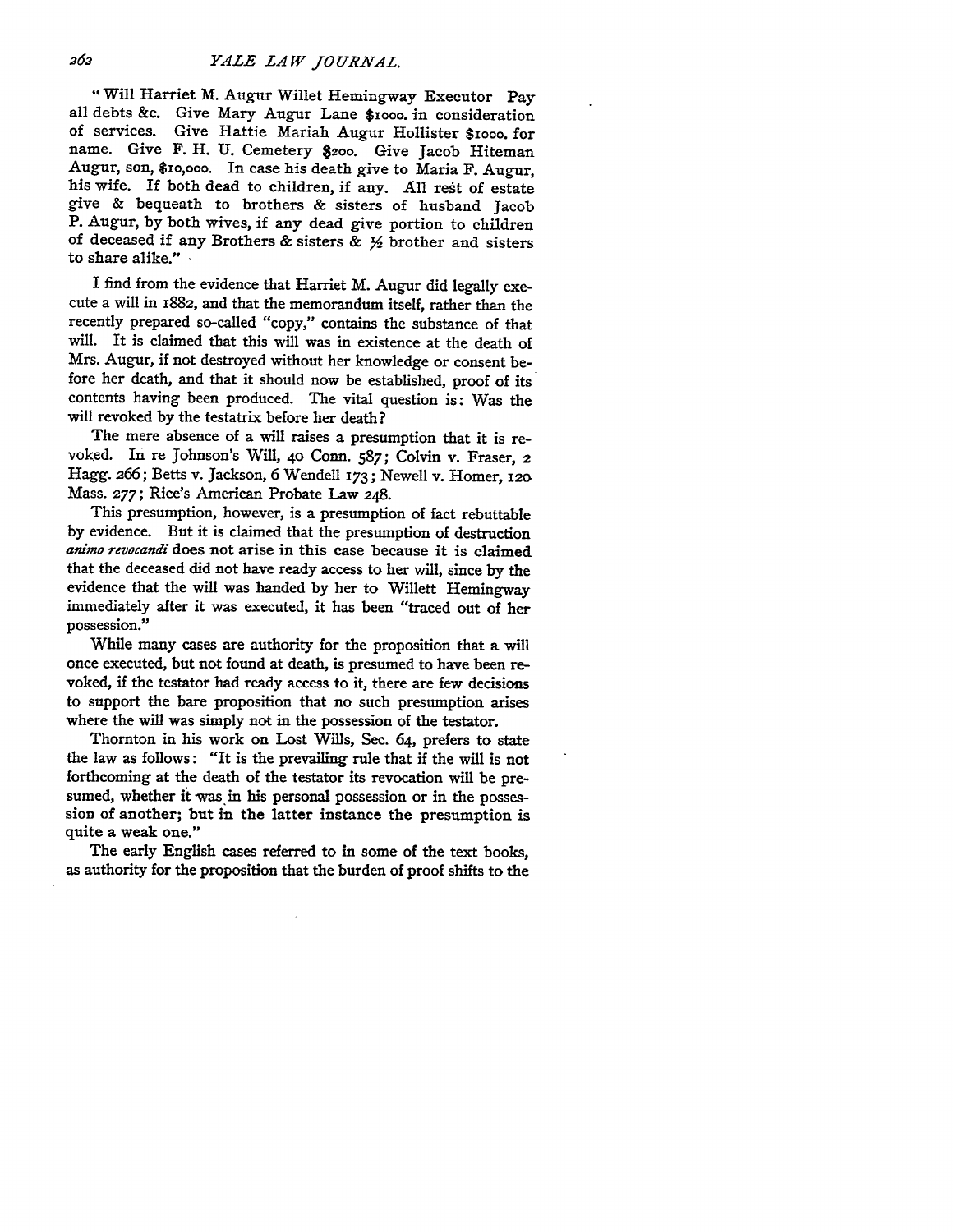contestants to show revocation where the will is "shown out of the possession of the testator" or "traced out of the testator's possession," are at best but dicta. The American authority apparently relied on being Dawson v. Smith, 3 Houston (Del.) 335, which is not the opinion of a court of last resort, but merely the charge of a judge to a jury in a lower court.

This statement of the rule that the burden of proof shifts cannot be correct if the expressions "shown out of the possession of the testator" or "traced out of the testator's possession" are used merely in the sense of not being in his manual possession. It becomes important, therefore, to inquire what is meant by thus "tracing the will out of his possession." In the absence of direct authority on this point we must resort to the reason for the rule to guide in its construction. The ordinary presumption of the continued existence of that once found to exist, could not with safety be applied to the case of a will not found upon the death of the maker of it.

It is ordinary experience that wills, the legal execution of which necessarily involves more or less publicity, are frequently destroyed in secret, and but for the presumption of revocation which the law wisely raises, wills, in fact revoked, would often be admitted to probate, the intention of the maker being thwarted because of the comparative ease of proving that a will once existed and the corresponding difficulty of showing its secret revocation.

There can be no good reason why the same presumption should not arise even when the will is shown not to have been in the possession of the testator, provided he could have had access to it at any time. But if it be shown that the will was so deposited in the custody of another that the testator could not have had an opportunity to destroy it without the knowledge of the custodian, and if it appears that, so far as he knows, the testator did not secure access to his will before his death, there is every reason, in such a case, why this presumption of revocation should not arise, and why the burden of proof should be on the contestant to show that the will was revoked **by** the testator.

In most of the cases where it is held on this ground that the presumption of revocation is overcome, it appeared from the evidence, generally from the testimony of the custodian of the will, that the testator had not, and could not have had, access to it. Hildreth v. Schillinger, **2** Stockton **(N. J.)** 196; Tynan v. Paschal, **27** Texas *286* (84 American Decisions 619); Schultz v. Schultz, **35 N.** Y. **653, 655;** In re Page, *i* i8 Illinois **576.**

 $\overline{3}$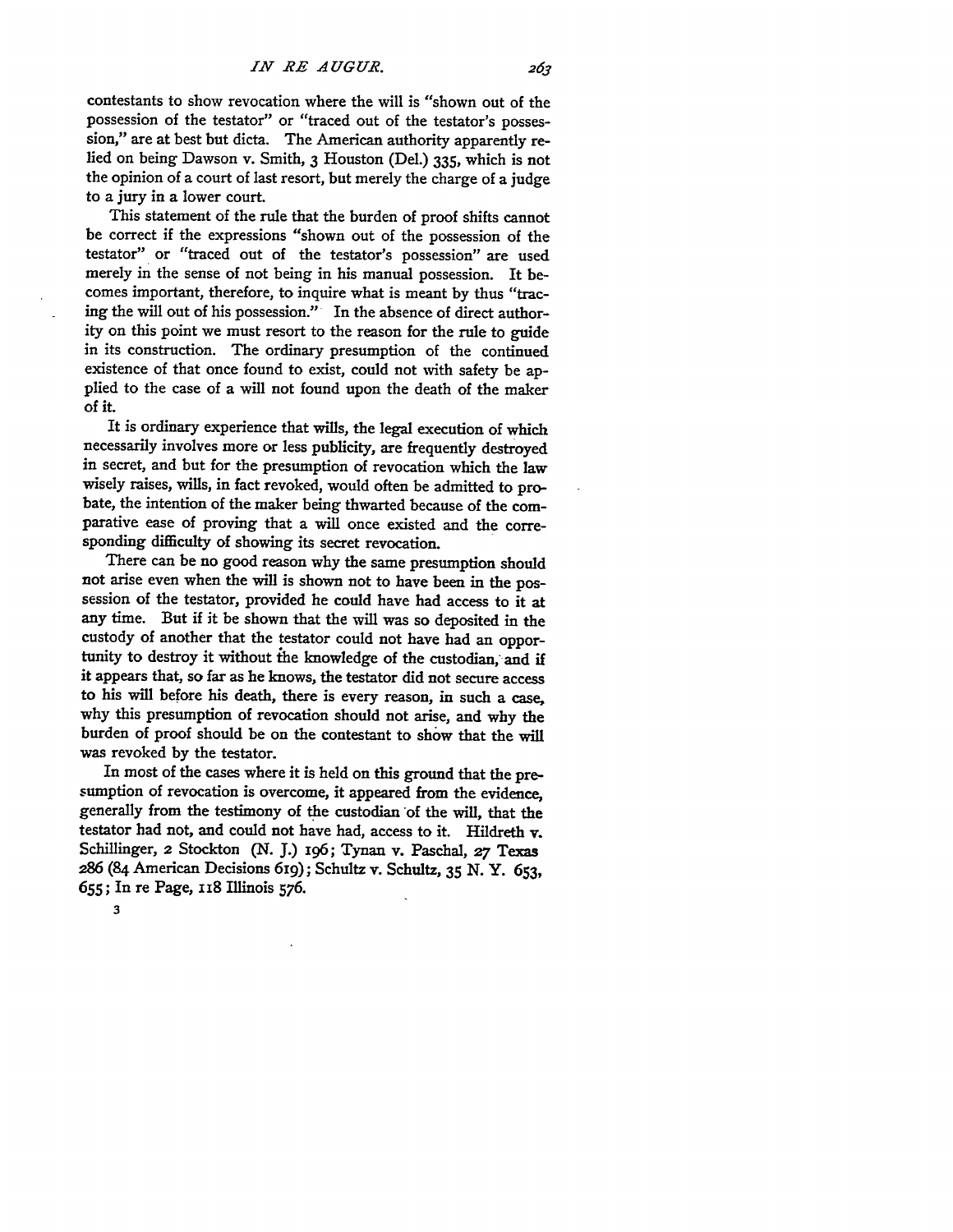Not only has no proof been offered to show that Mrs. Augur did not at all times have ready access to her will, but having, as she did, intimate business relations with Mr. Willett Hemingway, the executor of her husband's will, it cannot, in the absence of any evidence to that effect, be presumed that she did not have access to her will during Mr. Hemingway's life, and if it was still in his custody at the time of his death, which occurred several years before her own, that she did not then take it into her own possession. Even the proponent himself must have assumed that she did take it into her possession, for it does not appear from the evidence that he thought that there was any occasion, before attempting to probate the will as a lost will, to seek out Willett Hemingway's personal representatives and through them to search for it among Willett Hemingway's papers.

Unless this view is taken, the evidence introduced by the proponent to show that all the papers of Mrs. Augur were kept in her safe deposit box in the Second National Bank, to which box they claimed that Jacob Heitman Augur had access, and their intimation that the will was in that box until destroyed, as they suggest by him, is meaningless. Moreover, in the fifteenth paragraph of the sworn complaint in the injunction case, before referred to, it is alleged by the proponent himself that the last will and testament of Harriet M. Augur was in her possession prior to her decease.

As far as appears, then, Mrs. Augur had "ready access," within the meaning of the law, to her will while it was in the possession of Willett Hemingway, and thereafter it is not traced out of her possession and control, whether she kept it in her own house or in her safe deposit box in the Second National Bank, and, therefore, in accordance with the authorities cited, the mere absence of the will at her death raises a presumption of its revocation. But the proponent claims that even if the presumption of revocation arises, it is a rebuttable one, and that it has in this case been rebutted by evidence.

Has, then, this presumption been thus rebutted? The proponent has offered evidence to show alienation of affection between the son and mother, abusive treatment of the mother by the son and expressions by her to others of displeasure' with his conduct. They claim to have shown sufficient occasion for the will being drawn as it was, good reason for not changing it, and disposition and opportunity on the part of the son to destroy it. But neither disposition nor opportunity is enough to show that he did destroy it, however interested he might have been to do so, nor is the presumption of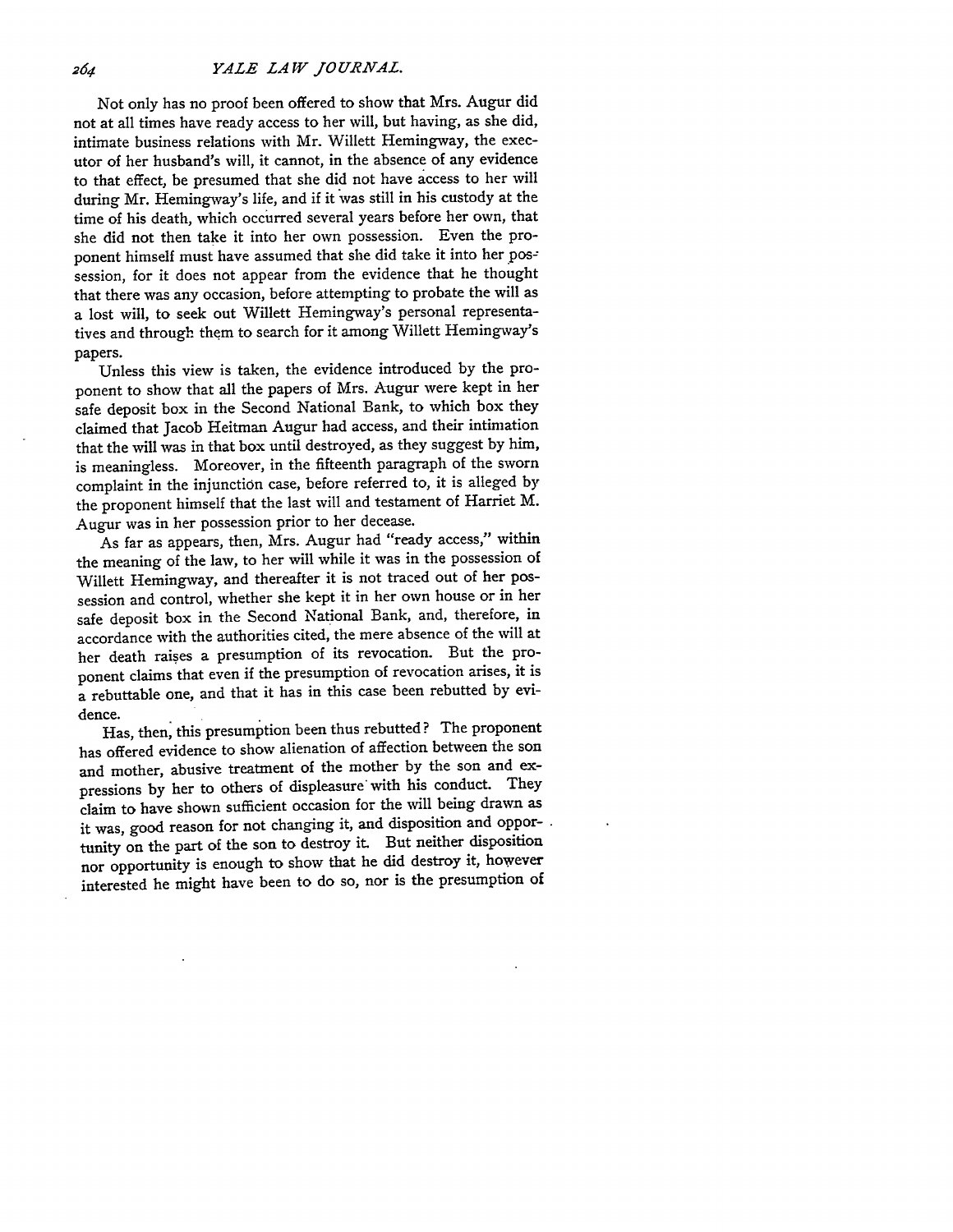revocation thereby overcome. Collyer v. Collyer, 110 N.Y. 481: Knapp v. Knapp, io N. Y. 276; In re Kennedy's will, *New York Law Journal,* December **23,** 1899, page 989. Moreover, fraud, especially fraud involving-crime, is never to be presumed. Besides if, as proponent has sworn in the injunction suit, he had already obtained from her transfers in his favor of all her real and personal estate, the very making of these transfers is an additional reason for supposing that the will was destroyed by the testatrix *animo revocandi.*

But it is urged that the declarations of the testatrix, during the last few years of her life, in regard to the disposition of her property, show that she treated her will as in force and unrevoked by her. Witnesses testified, for example, to such statements by her as that she had made her will and had remembered them, and that she had carried out her husband's wishes in regard to her estate; but With the exception of Mary Augur Lane, whose testimony does not relate to declarations of the deceased later than 1896, there is no witness whose testimony necessarily connects such declarations with the particular will executed in 1882, and unless the proponent relies on the will of Jacob P. Augur, as an expression of his wishes, there is no testimony to show what his Wishes were. Certainly it is difficult to understand how in giving her son ten thousand dollars by her will, Mrs. Augur was carrying out the wishes of her husband, who, by his will, gave him only one hundred dollars. This of itself is enough to indicate that even if Harriet M. Augur was sincere in her declarations, made chiefly to the beneficiaries of the will sought to be established, she may not have been referring at all to the will executed in 1882. But even if she did refer to this will made in 1882, as late as June, 1898, she had ample time to revoke it before her death in August, 1898. As Surrogate Varnum said In re Kennedy, supra, "The mere fact of the execution of a will six or eight weeks before the death of the decedent will not affect the presumption that it was destroyed by him with the intent to revoke it. In many of the cases the interval which elapsed between the date when the will was last seen, or known to be in existence, and the date of the death of the decedent, was much shorter and in some cases only a few days."

In the opinion of this Court the presumption of revocation has not been overcome by the evidence. In other words the proponent has not satisfied the Court, by the testimony offered, that Harriet M. Augur's will, executed in 1882, was in existence at her death, or that it. was destroyed without her knowledege or consent before her death.